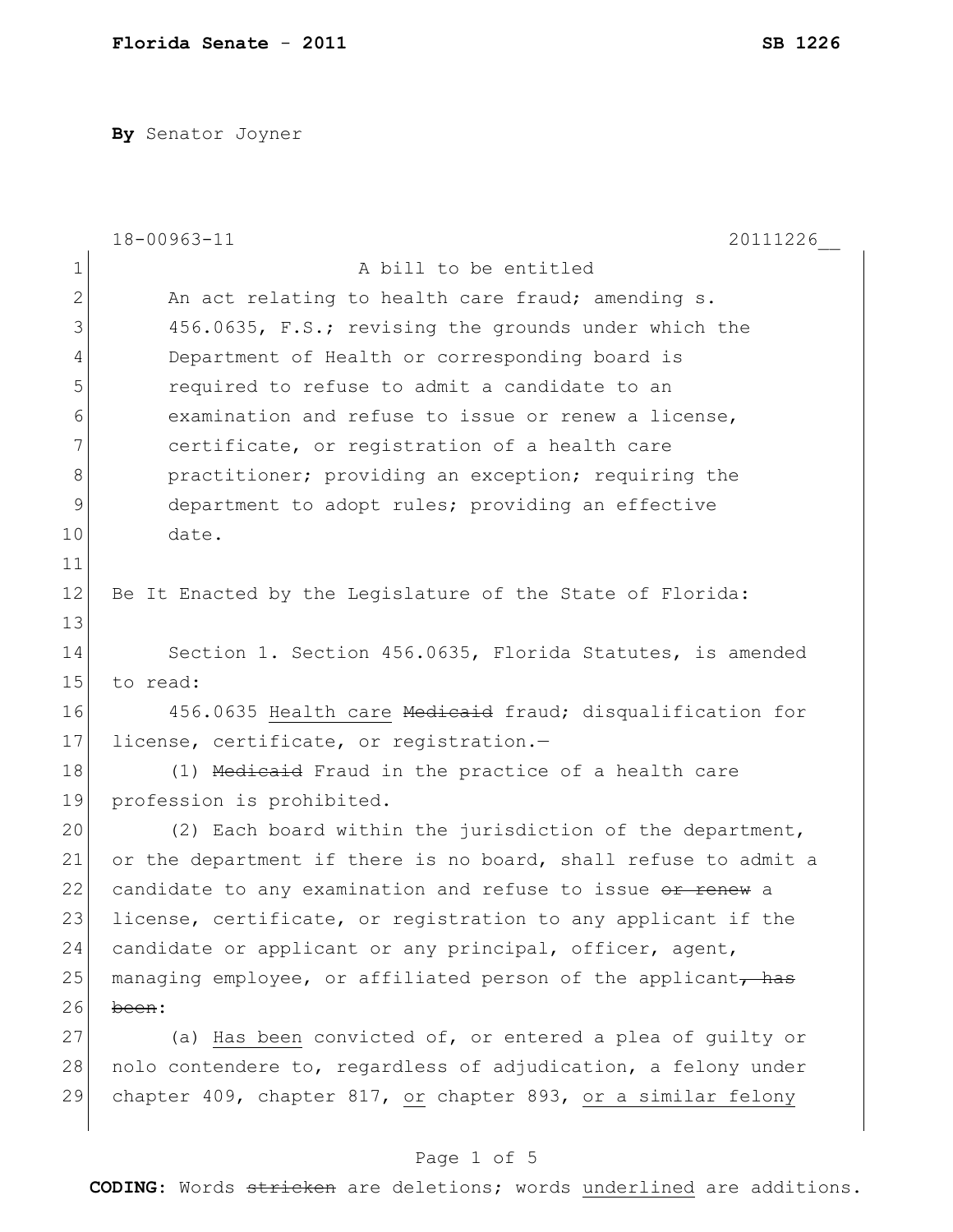|    | 18-00963-11<br>20111226                                          |
|----|------------------------------------------------------------------|
| 30 | offense committed in another state or jurisdiction 21 U.S.C. ss. |
| 31 | 801-970, or 42 U.S.C. ss. 1395-1396, unless the sentence and any |
| 32 | subsequent period of probation for such conviction or plea pleas |
| 33 | ended: more than 15 years prior to the date of the application;  |
| 34 | 1. For felonies of the first or second degree, more than 15      |
| 35 | years before the date of application.                            |
| 36 | 2. For felonies of the third degree, more than 10 years          |
| 37 | before the date of application, except for felonies of the third |
| 38 | degree under s. 893.13(6)(a).                                    |
| 39 | 3. For felonies of the third degree under s. 893.13(6)(a),       |
| 40 | more than 5 years before the date of application.                |
| 41 |                                                                  |
| 42 | For felonies in which the defendant entered a plea of guilty or  |
| 43 | nolo contendere in an agreement with the court to enter a        |
| 44 | pretrial intervention or drug diversion program, the department  |
| 45 | may not approve or deny the application for a license,           |
| 46 | certificate, or registration until the final resolution of the   |
| 47 | case;                                                            |
| 48 | (b) Has been convicted of, or entered a plea of guilty or        |
| 49 | nolo contendere to, regardless of adjudication, a felony under   |
| 50 | 21 U.S.C. ss. 801-970, or 42 U.S.C. ss. 1395-1396, unless the    |
| 51 | sentence and any subsequent period of probation for such         |
| 52 | conviction or plea ended more than 15 years before the date of   |
| 53 | the application;                                                 |
| 54 | $(c)$ $(b)$ Has been terminated for cause from the Florida       |
| 55 | Medicaid program pursuant to s. 409.913, unless the applicant    |
| 56 | has been in good standing with the Florida Medicaid program for  |
| 57 | the most recent 5 years;                                         |
| 58 | (d) $(e)$ Has been terminated for cause, pursuant to the         |
|    |                                                                  |

## Page 2 of 5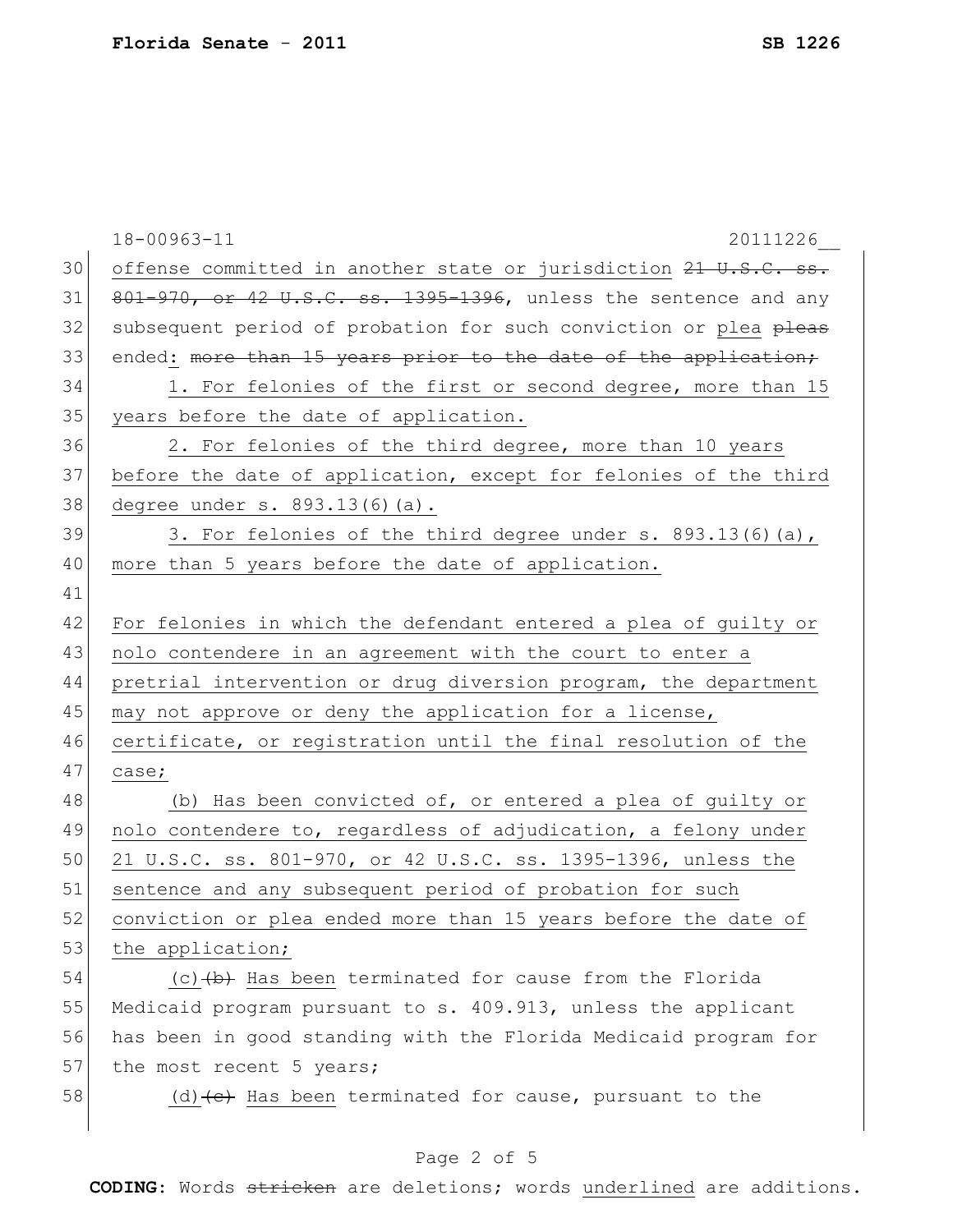|    | 18-00963-11<br>20111226                                          |
|----|------------------------------------------------------------------|
| 59 | appeals procedures established by the state or Federal           |
| 60 | Government, from any other state Medicaid program or the federal |
| 61 | Medicare program, unless the applicant has been in good standing |
| 62 | with a state Medicaid program or the federal Medicare program    |
| 63 | for the most recent 5 years and the termination occurred at      |
| 64 | least 20 years before prior to the date of the application; or-  |
| 65 | (e) Is currently listed on the United States Department of       |
| 66 | Health and Human Services Office of Inspector General's List of  |
| 67 | Excluded Individuals and Entities.                               |
| 68 |                                                                  |
| 69 | This subsection does not apply to applicants for initial         |
| 70 | licensure or certification who were enrolled in an educational   |
| 71 | or training program on or before July 1, 2010, which was         |
| 72 | recognized by a board or, if there is no board, recognized by    |
| 73 | the department, and who applied for licensure after July 1,      |
| 74 | 2010.                                                            |
| 75 | (3) Each board within the jurisdiction of the department,        |
| 76 | or the department if there is no board, shall refuse to renew a  |
| 77 | license, certificate, or registration of any applicant if the    |
| 78 | candidate or applicant or any principal, officer, agent,         |
| 79 | managing employee, or affiliated person of the applicant:        |
| 80 | (a) Has been convicted of, or entered a plea of guilty or        |
| 81 | nolo contendere to, regardless of adjudication, a felony under:  |
| 82 | chapter 409, chapter 817, or chapter 893, or a similar felony    |
| 83 | offense committed in another state or jurisdiction since July 1, |
| 84 | 2010.                                                            |
| 85 | (b) Has been convicted of, or entered a plea of guilty or        |
| 86 | nolo contendere to, regardless of adjudication, a felony under   |
| 87 | 21 U.S.C. ss. 801-970, or 42 U.S.C. ss. 1395-1396 since July 1,  |
|    |                                                                  |

## Page 3 of 5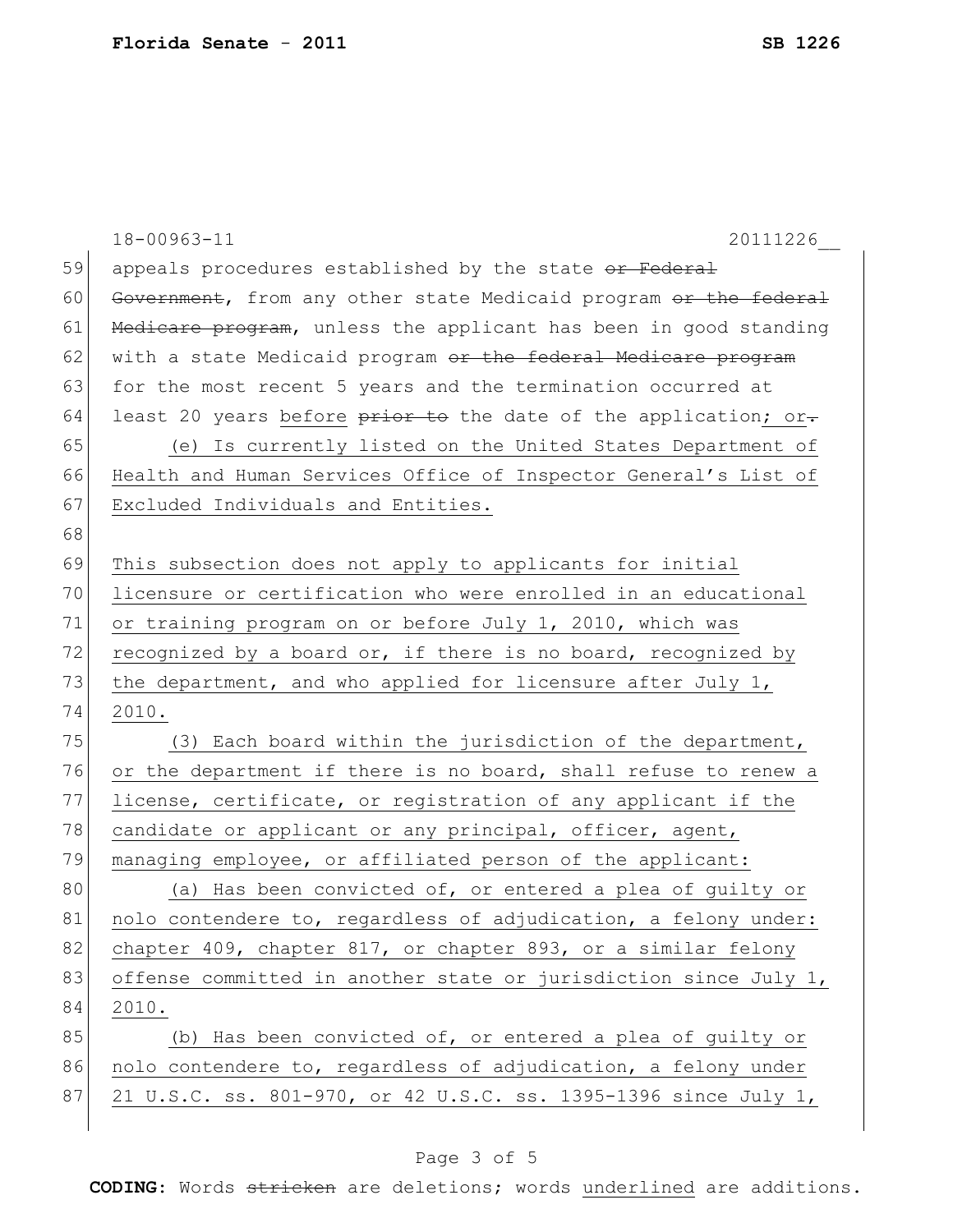|     | 18-00963-11<br>20111226                                          |
|-----|------------------------------------------------------------------|
| 88  | 2010.                                                            |
| 89  | (c) Has been terminated for cause from the Florida Medicaid      |
| 90  | program pursuant to s. 409.913, unless the applicant has been in |
| 91  | good standing with the Florida Medicaid program for the most     |
| 92  | recent 5 years.                                                  |
| 93  | (d) Has been terminated for cause, pursuant to the appeals       |
| 94  | procedures established by the state, from any other state        |
| 95  | Medicaid program, unless the applicant has been in good standing |
| 96  | with a state Medicaid program for the most recent 5 years and    |
| 97  | the termination occurred at least 20 years before the date of    |
| 98  | the application.                                                 |
| 99  | (e) Is currently listed on the United States Department of       |
| 100 | Health and Human Services Office of Inspector General's List of  |
| 101 | Excluded Individuals and Entities.                               |
| 102 |                                                                  |
| 103 | For felonies in which the defendant entered a plea of guilty or  |
| 104 | nolo contendere in an agreement with the court to enter a        |
| 105 | pretrial intervention or drug diversion program, the department  |
| 106 | may not approve or deny the application for a renewal of a       |
| 107 | license, certificate, or registration until the final resolution |
| 108 | of the case.                                                     |
| 109 | $(4)$ $(3)$ Licensed health care practitioners shall report      |
| 110 | allegations of health care Medicaid fraud to the department,     |
| 111 | regardless of the practice setting in which the alleged Medicaid |
| 112 | fraud occurred.                                                  |
| 113 | $(5)$ $(4)$ The acceptance by a licensing authority of a         |
| 114 | candidate's relinquishment of a license which is offered in      |
| 115 | response to or anticipation of the filing of administrative      |
| 116 | charges alleging health care Medicaid fraud or similar charges   |
|     |                                                                  |

## Page 4 of 5